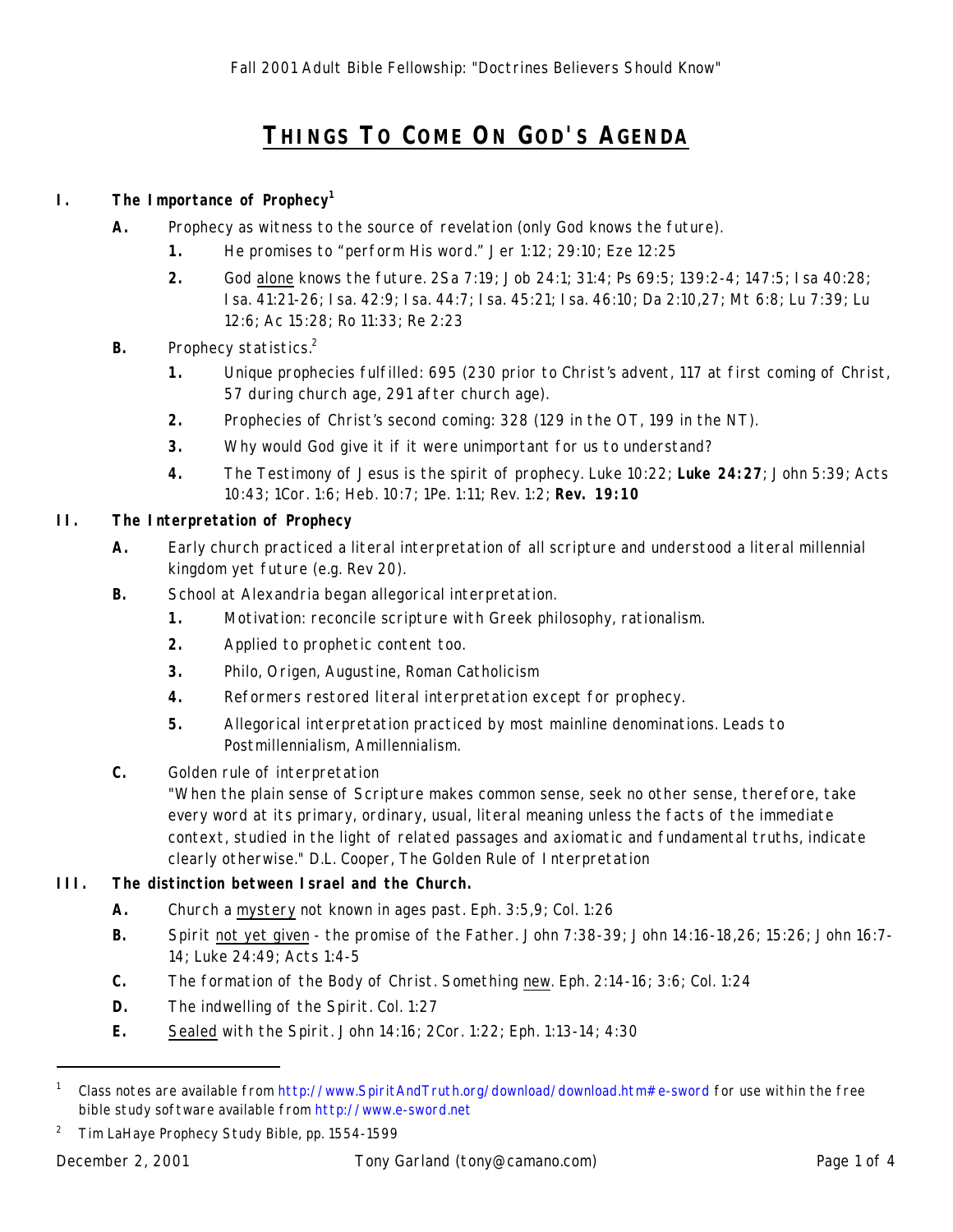**F.** "Israel" always denotes the physical descendents of Jacob. Whether in NT or OT. Believers are the spiritual seed of Abraham, but never called Israel.

### **IV. Daniel 9 - The key to understanding prophecy. Dan. 9:24-27**

- **A.** "Weeks" is a term meaning "sevens." Dan. 9:24
- **B.** All 70 "sevens" apply to the Jewish people and Jerusalem. Dan. 9:24
- **C.** 69 weeks from decree to rebuild until presentation of King. Dan. 9:25; Luke 19:44 <sup>3</sup>
- **D.** The grammar clearly denotes a gap between the 69<sup>th</sup> and 70<sup>th</sup> seven.<sup>4</sup>
- **E.** The "prince who is to come" is of Roman origin because Jerusalem was destroyed in 70A.D. by Rome. Dan. 9:26
- **F.** A covenant for one "seven" with "many" (Jews), but broken in mid-seven. Compare with time intervals given elsewhere. Dan. 7:25; Dan. 9:27; Dan. 12:7; Dan. 12:11-12; Jas. 5:17 (?); Rev. 11:2-3; Rev. 12:6; Rev. 12:14; Rev. 13:5

#### **V. Rapture of the Church - Whence the view?**

- **A.** The two comings of Christ (once as suffering servant and again as victorious king) are not clearly spelled out in the OT, but must be *inferred from clear differences in emphasis concerning similar passages.* This same logic applies to second coming passages in the NT which exhibit some striking differences:
	- **1.** Christ comes for His own (John 14:3; 1Th. 14:17; 2Th. 2:1) vs. Christ comes with His own (1Th. 3:13; Jude 14; Rev. 19:14).
	- **2.** He comes in the air (1Th. 4:17) vs. He comes to the earth (Zec. 14:4; Acts 1:11)
	- **3.** Tribulation begins (2Th. 1:6-9) vs. Millennial kingdom begins (Rev. 20:1-7)
	- **4.** Saved are delivered from the wrath of God (1Th. 1:10; 1Th. 5:9; Rev. 3:10) vs. Unsaved experience the wrath of God (Rev. 6:16-17; 11:18; Rev. 14:10,19; 15:1,7; 16:1,19; 19:15)

<sup>4</sup> The following is Dr. Randall Price's explanation and defense of a gap preceding the final week of Daniel's famous prophecy ... "The sixty-ninth week has already been set off as a distinct unit comprised of the seven and sixty-two weeks. This would imply in itself that the events of the seventieth week are to be treated separately. Further, the events in verse 26-'the cutting off of Messiah,' and of the 'people of the prince'--are stated to occur *after* the sixty-nine weeks. If this was intended to occur *in* the seventieth week, the text would have read here 'during' or 'in the midst of' (cf. Daniel's use of *hetzi*, 'in the middle of,' v. 27). This language implies that these events *precede* the seventieth week but do not *immediately* follow the sixty-ninth. Therefore, a temporal interval separates the two. It is also important to note that the opening word of verse 27 (*higbbir*, 'confirm') is prefixed by the *waw* consecutive, a grammatical connective that indicates a close consequential relationship to a preceding verb. This use indicates that the events of verse 27 are *subsequent* to those of verse 26. Furthermore, the very language of these two verses, first speaking of 'the prince [*nagid*, 'leader'] who is to come' (v. 26), and then of that prince that later comes (the 'he' of v. 27), implies that a separation of time exists between these events." Ice, Thomas, and Kenneth L. Gentry Jr., *The Great Tribulation: Past or Future? Two Evangelicals Debate the Question*, (Grand Rapids: Kregel Publications, 1999) 86.

-

<sup>&</sup>lt;sup>3</sup> Begins Nisan 1 of Artaxerces' 20th year (March 5, 444 BC, Ne. 2:5-9). Sixty-nine 'sevens' = 173,880 (29 x 7 x 360) days ending on the Triumphal Entry on Nisan 10, AD 33 (March 30, AD 33, Luke 19:28-40). Messiah cut off after 69 weeks on Nisan 14 (April 3) AD 33. Calculation: 476 years x 365.24219879 days per solar year = 173,855 days. Days between March 5 and March 30 = 25. Total: 173,855 + 25 = 173,880 days. Ref-44, 115-140. "Several factors commend this decree as the one prophesied by Daniel (Dan. 9:25) for the commencement of the seventy weeks. First, there is a direct reference to the restoration of the city (Ne. 2:3,5) and of the city gates and walls (Ne. 2:3,8). Second, Artaxerxes wrote a letter to Asaph to give materials to be used specifically for the walls (Dan. 2:8). Third, the Book of Nehemiah and Ezra 4:7-23 indicate that certainly the restoration of the walls was done in the most distressing circumstances, as predicted by Daniel (Dan. 9:25). Fourth, no later decrees were given by the Persian kings pertaining to the rebuilding of Jerusalem." Hoehner, Harold W. *Chronological Aspects of the Life of Christ*, (Grand Rapids: Zondervan, 1977) 126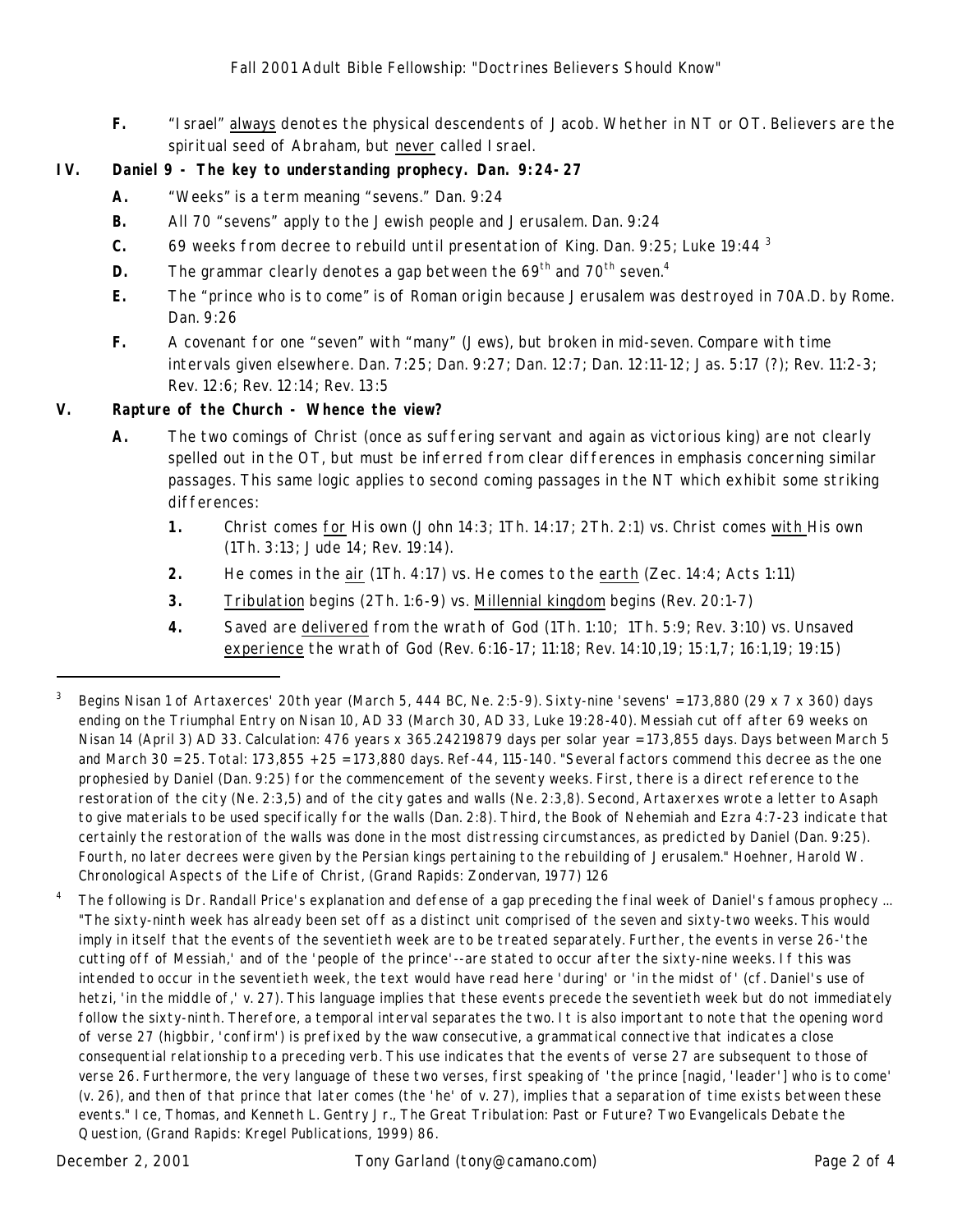- **5.** Appears to His own (Heb. 9:28; 1Th. 4:13-18) vs. Every eye shall see Him (Mtt. 24:30; Rev. 1:7)
- **6.** No signs precede His coming for His own (1Th. 5:1-3) vs. Signs precede His coming in judgment (Luke 21:11,15)
- **7.** The world is deceived when the day of the Lord begins (2Th. 2:3-12) vs. Satan is bound when the millennial kingdom begins (Rev. 20:1-2)
- **B.** Promises have been made that the church will not undergo God's wrath (1Th. 1:10; 1Th. 5:9; Rev. 3:10). The tribulation judgements represent God's wrath (Rev. 6:16-17; 11:18; Rev. 14:10,19; 15:1,7; 16:1,19; 19:15)
- **C.** The identity of the Restrainer: His possible identification as Satan, an angel, or government does not seem adequate to the global task. Thus the view that He is non other than the Holy Spirit permanently indwelling the body of Christ. His removal as Restrainer would necessitate the physical removal of the body of Christ since he permanently indwells believers.<sup>5</sup>
- **D.** Daniel's 70 week prophecy--with a week yet remaining--is specifically focused on the Jews and Jerusalem.
	- **1.** An unprecedented time of trouble for the Jews (Dan. 12:1; Jer. 30:7; Mtt. 24:21)
	- **2.** The woman persecuted by the dragon during the Tribulation represents Israel (Rev. 12:1- 5,13-17; Gen. 37:9)
	- **3.** Specially preserved witnesses are Jewish (Rev. 7, 14)
	- **4.** Two specific witnesses are Jewish and minister in Jerusalem (Rev. 11)
- **E.** The Church and Israel appear to be separate programs of emphasis.

## **VI. Major Events Yet Future**

- **A.** Rapture of the church. John 14:1-3; 1Cor. 15:51-58; 1Th. 4:13-18
- **B.** Attack of God and Magog upon Israel. Eze. 38-39
- C. Antichrist<sup>6</sup> sets up one world government. Rev. 6:2; Rev. 13:1-8
- **D.** Antichrist makes a seven-year covenant with Israel. Isa. 28:15; Dan. 9:24-27. Covenant is eventually broken. Dan. 9:27
- **E.** A global apostate church is established. Rev. 17:1-15
- **F.** Two witnesses with supernatural powers like Moses and Elijah preach and prophesy in Jerusalem. Rev. 11:1-6 Eventually killed and resurrected. Rev. 11:7-13
- **G.** Seal, trumpet, judgments upon the earth. Rev. 6:1-17; Rev. 8; Rev. 9
- **H.** Antichrist desecrates the temple, requires worship upon penalty of death. Dan. 9:27; Dan. 11:31; Dan. 12:11; Mtt. 24:15; Mark 13:14; 2Th. 2:4; Rev. 13:15
- **I.** False prophet aids Antichrist, mark of the beast instituted. Rev. 13:16-18; Rev. 14:9-11; Rev. 15:2; Rev. 16:2; Rev. 19:20; Rev. 20:4. Both a global religious and global economic system are now in place  $-$  as was the case in Gen. 11-both denoted as *Babel*<sup>7</sup>

-

<sup>5</sup> After the rapture, the Holy Spirit would minister on earth *in the same way He did prior to His coming* on the day of Pentecost.

 $^6$  For our purposes here, we denote the varied titles of the Antichrist (e.g. "little horn," "beast") by the single term "Antichrist."

<sup>7</sup> Or the derivative term, *Babylon*.